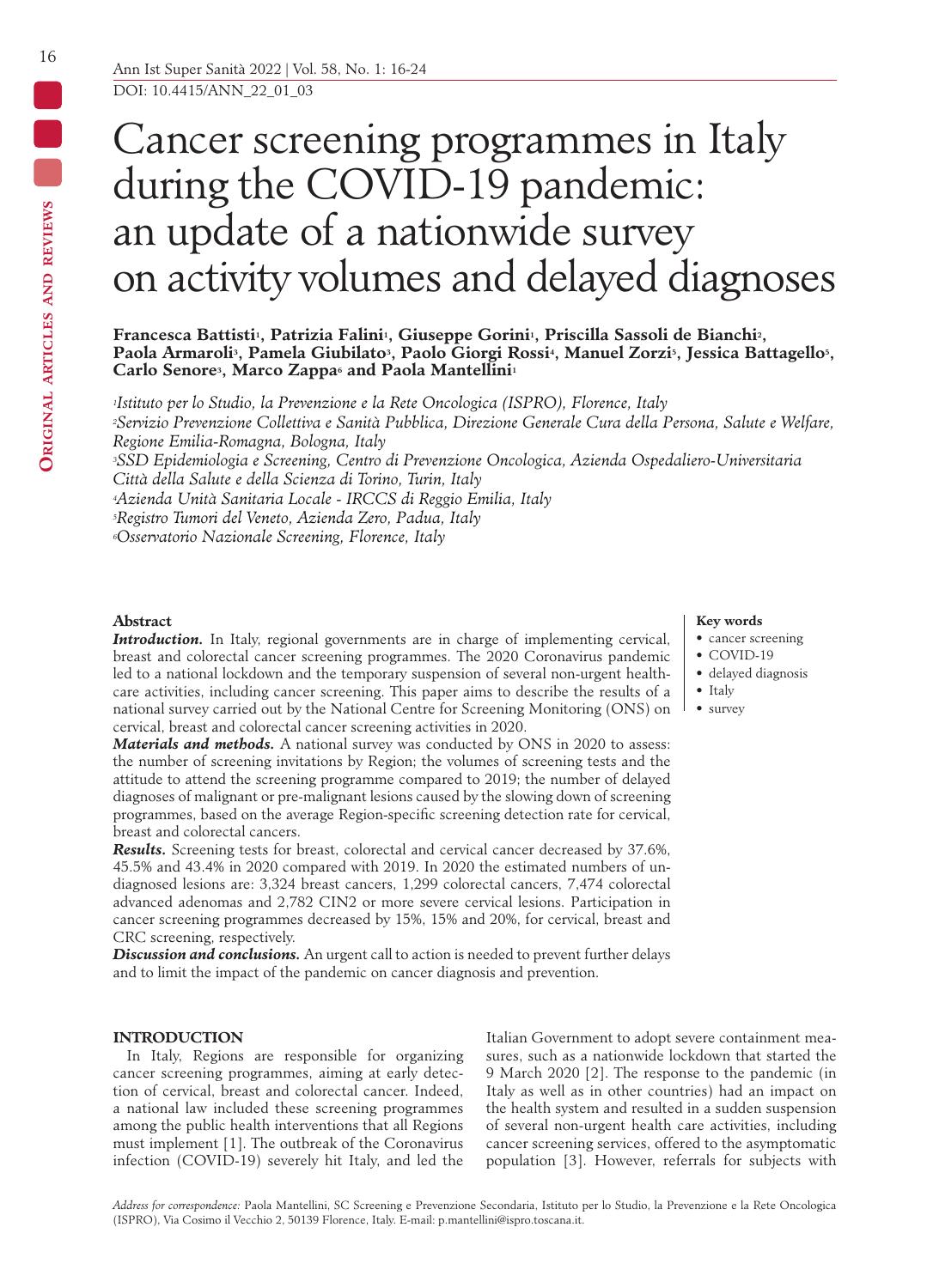a previous positive cancer screening test were maintained [4].

The effectiveness of cancer screening programmes is entangled with a timely management of patients. This is because timely lesion identification might allow for an early-stage diagnosis, that would lead to more conservative treatments, and prevent severe complications. The risk associated with the delay of the diagnosis of cancer due to COVID-19 has increasingly drawn the scientific community attention. Several studies are ongoing, aiming to assess the impact of interruption of routinary screening services on cancer diagnosis and deaths. Simulation modelling studies, even if based on different assumptions, showed that an interruption of screening activity is associated with an increased number of cancer deaths, in particular in the years immediately following the suspension of screening programmes [5-8]. The main determinants of the impact of the interruption of the screening activities on health were: the duration of the suspension; the strategy adopted for catching up those who, even if invited, could not participate in the screening due to the lockdown restrictions/suspension; and the participation rate of the invited population [9]. For example, for stage 3 colorectal cancer, a recent study demonstrated that a 2-month delay to surgery is predicted to cause more than 9% reduction in survival across all age groups, while for a 6-month delay, this reduction is estimated to be >29% [7]. Moreover, the differential impact of stopping screening activity by SES (Socioeconomic Status) as well as the equity implications of adopting different recovery strategies has been debated [10].

In Italy, the National Centre for Screening Monitoring (ONS) and the Italian Group for Colorectal Screening (GISCoR) formulated the criteria to orient decisions about the design of recovery plans, prioritizing people whose screening was delayed because of the lockdown [11, 12]. In Italy, the suspension of screening services lasted from March until April 2020, even though in a non-homogeneous way among the different Regions. In the same way, programmes were restarted in May 2020, with relevant differences among Regions [13]. ONS – a technical network of Italian screening regional centers supporting Regions and the Ministry of Health in screening programmes monitoring and quality assurance – has conducted periodic national surveys to monitor cancer screening programmes during the COVID-19 emergency.The main aim of the surveys was to describe accrued delays by comparing 2019 and 2020 data, to evaluate the reboot velocity after the lockdown and to provide estimates of missed diagnoses – i.e., malignant or pre-malignant lesions subjected to a diagnostic delay due to the slowdown of screening programmes. The first survey showed that, between January and May 2020, half as many tests were done in 2020 at a national level, compared with the same period of 2019. In addition, the survey highlighted that not every regional programme restarted in May 2020 [13]. The survey was designed as a three waves study (Jan-May 2020; June-Sep 2020; Oct-Dec 2020). This paper aims to describe the results of the national survey to closely monitor screening programmes delays and reboots.

# **MATERIALS AND METHODS** *Setting*

In Italy, regional governments are in charge of implementing cervical, breast and colorectal cancer screening programmes through local health authorities. Breast cancer screening programmes invite women aged between 50 and 69 for a mammogram every two years (in some Regions target age is extended from 45 to 74, with annual screening from 45 to 49). Cervical screening programmes invites all women aged between 25 and 30 for a Pap test every three years, and those aged between 30 and 35 for an HPV test every 5 years until age 64. Finally, colorectal cancer screening programmes invite women and men aged between 50 and 70 (or 74 in some Regions) for a fecal immunochemical test (FIT) every two years. Some Regions also provide the option of one sigmoidoscopy at the age of 58/60.

In Italy, the first COVID-19 case was diagnosed on 21 February 2020. The lockdown was implemented on 8 March 2020, and the infections peaked at the end of March 2020. The lockdown was gradually removed in May/June 2020. As in other European countries, the virus transmission was lower during the summer until October 2020. To face the second wave of COVID-19 infections, the Italian Government implemented a series of new restrictions, but not a complete lockdown (www.salute.gov.it/portale/nuovocoronavirus/archivio-MonitoraggiNuovoCoronavirus.jsp).

#### *Survey procedures*

Methods have been described elsewhere [13]. A quantitative survey was conducted by ONS administering an *ad hoc* questionnaire to all 21 regional cancer screening coordinators in October 2020 (first update) and January 2021(last update). Data were referred to the target population of the breast (women aged 50-69 years old), cervix (women aged 25-64 years old), and colorectal cancer screening (women and men aged 50- 69 years old) and concerned:

- screening invitations (i.e. absolute number of subjects contacted either by mail or by phone, counting every subject one time only) between January and December 2020, compared to the same period in 2019;
- absolute number of screening tests performed between January and December 2020 compared to the same period in 2019.

The following estimates, based on the abovementioned data, were then calculated:

- "standard months" of delay (SM), i.e. number of months of activity that would be required to catch up if the programmes were conducted with the same capacity of the pre-COVID era. This parameter is obtained by multiplying the proportion of fewer tests carried out in 2020, in a certain time interval, by the number of months that make up the period;
- missed diagnoses, i.e. the number of malignant or pre-malignant lesions (breast carcinomas, advanced adenomas and colorectal carcinomas, cervical lesions CIN2 or more severe) that will face a diagnostic delay due to the slowing down of screening tests' offer. The estimates are obtained applying the Region-specific screening detection rate (DR) of the three cancer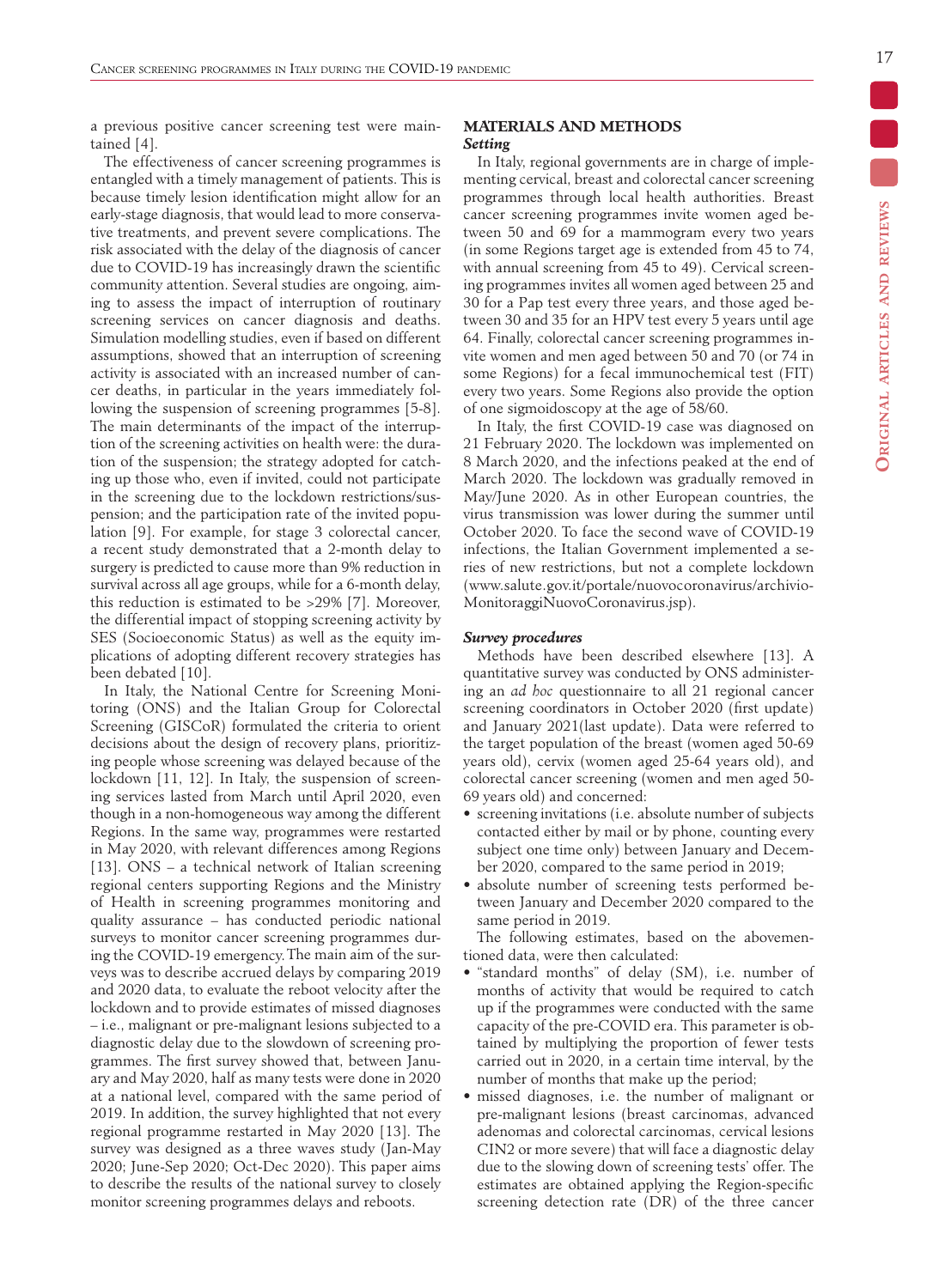screening programmes to the absolute difference of the number of tests performed. The following DRs were applied: (i) breast cancer screening: average DR of years 2016-2018 except for some Regions where data was not available (for Puglia, data relating to the years 2014-2016 were used; for Molise 2014, 2016, 2017; for Calabria 2015, 2016, 2018); (ii) cervical cancer screening: DR of 2017; (iii) colorectal cancer screening: average DR of years 2016-2018 for Fecal Immunochemical Test (FIT)-based programmes (except for Molise where DR was inconsistent and Puglia where the program started in 2019 – for these Regions the average DR from South Italy was applied) and average 2015-2017 DR for flexible-sigmoidoscopy-based programmes;

• attitude to attend the screening test after the invitation, i.e. the comparison of the relative curtailment of screening test performed and with that of screening invitations. The assumption is that if the same number of invitations corresponded to the same participation in 2019, the ratio between exams carried out in 2020 compared to 2019 would correspond to the ratio between invitations made in 2020 compared to 2019.

Twenty-one Regions out of 21 participated in the survey, whereas the results of 2 out of 5 programmes in Calabria are missing. Results are presented for the entire study period (January-December 2020) and subperiods (Jan-May 2020; June-Sep 2020; Oct-Dec 2020) to monitor reboot speed. However, the data from Basilicata are referred to the whole period of the study and are therefore were not analysed for sub-periods. Secondly, colorectal cancer screening data from Umbria are referred to the 50/74-year-old target population.

## **RESULTS**

Between January and December 2020, there were 980,994 fewer invitations than 2019 for mammography screening (-26.6%; range Marche -0.5% / Trento -60%), 1,929,530 for colorectal cancer screening (-31.8%; range Basilicata -70.5% / Umbria +6.8%; Puglia not evaluated because the colorectal cancer screening programme started in the second half of 2019), and to 1,279,608 for cervical cancer screening (-33%, range Basilicata -71.3% / Umbria +19.8%) *(Table 1)*. Screening programmes are working hard to recover the delay, even if from the comparison of the three-time periods (January-May, June-September, and October-December) emerged that the recovery is still incomplete. Indeed, the invitations gap between 2020 and 2019 of breast cancer screening decreased from -41.7% to -23.3% and -2.7% in the threetime periods. Similarly, for colorectal cancer screening the gap between 2020 and 2019 decreased from -47.0% to -32.9% and 0.0%; finally, for cervical cancer screening from -41.5% to -38.8% and -13.0%.

The gap of screening tests performed between 2019 and 2020 was of 751,879 exams for breast cancer screening (-37.6 %, range: Umbria -9.1% / Calabria -63.3%), with an average delay of 4.5 SM; of 1,110,414 tests for colorectal cancer screening (-45.5%, range: Umbria -0.2% / Campania -78.6%) with an average delay of 5.5 SM; of 669,742 tests for cervical screening

(-43.4%, range: Basilicata -74% / Umbria +1.8%) with an average delay of 5.2 SM *(Table 2, Table 3)*. However, a large variability was observed among Regions for all three screening programmes.

We estimate that the number of undiagnosed lesions is 3,324 breast cancers; 1,299 colorectal cancers; 7,474 colorectal advanced adenomas; and 2,782 CIN2 or more severe cervical lesions *(Table 4)*. The participation decreased in all three screening programmes: compared with 2019, the attendance rate to screening invitation was 56.6%/67.0%=0.85 for cervical, 62.4%/73.4% = 0.85 breast and  $54.5\%/68.2\% = 0.80$  for colorectal cancer screening. These data show a decreased participation by 15%, 15% and 20% in each screening programme.

## **DISCUSSION**

This paper provides an update of the quantitative estimate of the accumulated delays in cancer screening programmes, due to the COVID-19 epidemic in Italy. While the first survey included data on the lockdown period (March and April 2020), this second one includes data until December 2020, a period of potential recovery. The latest data show that although organized screening restarted after the lockdown, delays did not recover by the end of 2020 and they are increasing compared with the previous year. Despite the efforts, it is complicated to recover the backlog, also because the longer operating time necessary for each exam cause a slowing downtime of screening performance. Indeed, a set of new measures were introduced to reduce risk of contagion - such as disinfection, personal protective equipment, lowered number of people in waiting rooms, reduced availability of personnel and medical rooms. For these reasons delays were still growing in the second (June-September) and third (October-December) observation period, even if slower than in the first period (January-May). Variability in the recovery pace was observed across Regions and programs. After May 2020 Umbria, Emilia-Romagna, and Tuscany invited more individuals than in previous years, showing a commitment to the screening coverage recovery. On the other hand, other Regions (i.e., Campania, Lombardy, Basilicata) showed an opposite trend. Among the three programmes, breast cancer screening showed a faster recovery, as evidenced by the 0.9 and 0.8 SM of the second and third periods.

Analyzing these data, it is worth mentioning that the volumes of screening activities in 2019, which were used as a reference in this study, are intended to represent the pre-pandemic routine healthcare offer rather than a gold standard. Furthermore, results of cervical cancer screening may be influenced by the progressive transition from invitation to Pap test every 3 years to HPV test every 5 years [14]. For instance, the target population in 2020 is lower than in 2019, also because some programmes started HPV test invitations in 2017 (the next invitation will be in 2022 instead of 2020). In addition, some programmes invited more people to the HPV test in 2017 than in 2016. It should be noted that using the data of only one year as a reference (namely those from 2019) is a limit for this analysis. Nevertheless, 2019 data have been chosen because very similar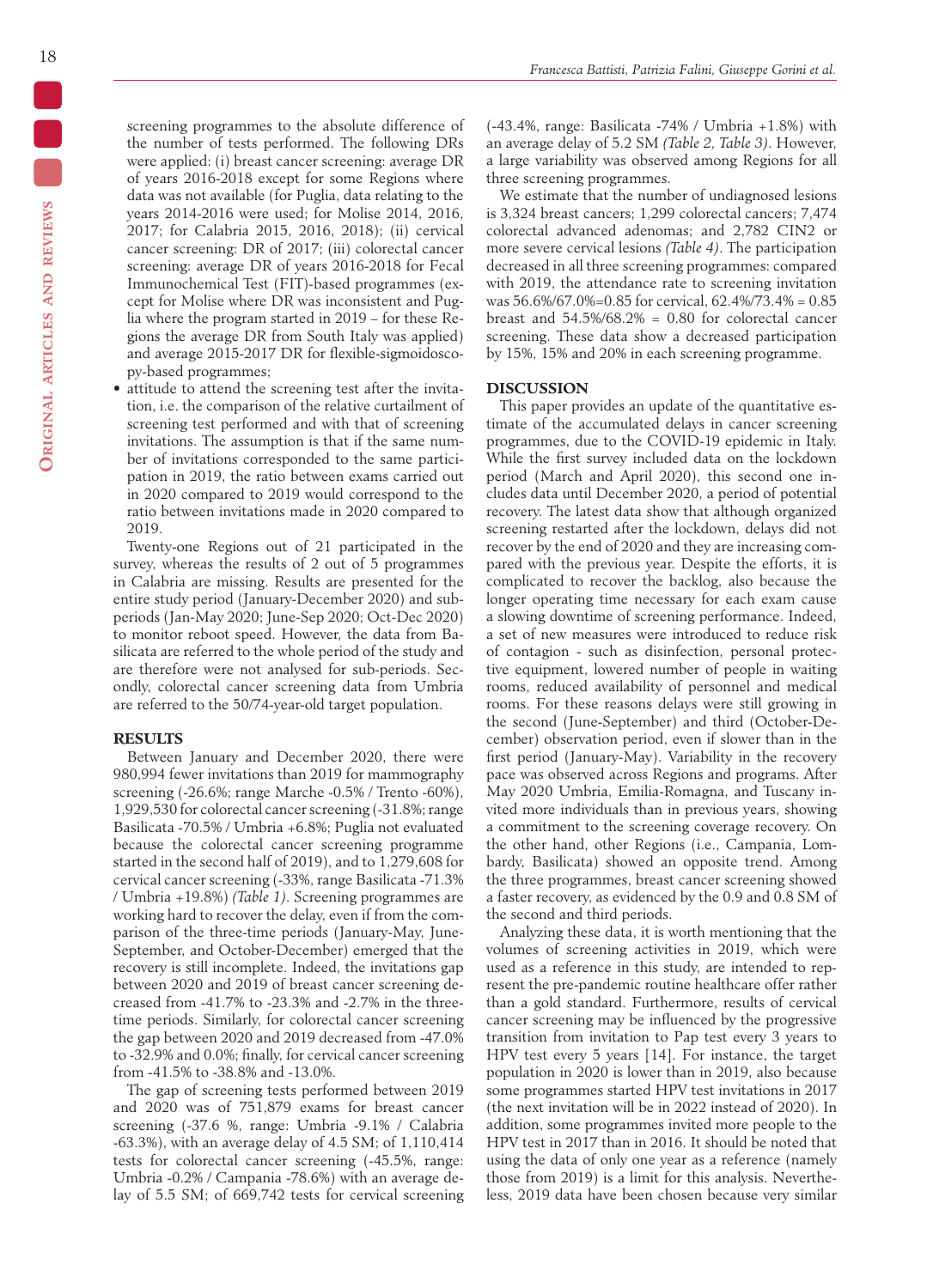| . .<br>v | $\sim$ | $\sim$ |  |
|----------|--------|--------|--|

Difference of screening invitations performed in 2020 vs 2019, by screening programme and time period

| <b>Regions/</b><br><b>Authonomous</b> |            |            |              |            |                  |            | <b>Invitations</b> |            |           |                         |                           |                         |
|---------------------------------------|------------|------------|--------------|------------|------------------|------------|--------------------|------------|-----------|-------------------------|---------------------------|-------------------------|
| <b>Province</b>                       |            | Jan-May    |              |            | <b>June-Sept</b> |            |                    | Oct-Dec    |           |                         | January-December 2020 (%) |                         |
|                                       | <b>CS</b>  | <b>BCS</b> | CCS          | <b>CS</b>  | <b>BCS</b>       | CCS        | <b>CS</b>          | <b>BCS</b> | CCS       | <b>CS</b>               | <b>BCS</b>                | <b>CCS</b>              |
| Abruzzo                               | $-6,984$   | $-624$     | $-11,630$    | $-7,803$   | $-6,801$         | $-6,241$   | 18,906             | 2.576      | 24,221    | 4,119 (5.9%)            | $-4,849(-11.8%)$          | 6,350 (4.0%)            |
| Basilicata§                           |            |            |              |            |                  |            |                    |            |           | $-22,541$ $(-71.3%)$    | $-17,726$ ( $-44.6\%$ )   | $-51,993$ ( $-70.5%$ )  |
| PA Bolzano                            | $-2.113$   | $-10.924$  | $-5.462$     | 7.104      | $-955$           | 15.769     | $-9.658$           | $-104$     | 13.151    | $-4,667$ $(-8.0\%)$     | $-11,983$ ( $-35.5%$ )    | 23,458 (54.9%)          |
| Campania                              | $-4,7212$  | $-75,635$  | $-71,619$    | $-108,283$ | $-35,071$        | $-69,431$  | $-95,300$          | $-10,403$  | $-35,209$ | $-250,795$ ( $-56.5%$ ) | $-121,109$ ( $-44.3%$ )   | $-176,259(-65.5%)$      |
| Calabria^                             | $-6,677$   | $-7,882$   | $-9,252$     | $-534$     | $-2,903$         | $-358$     | $-9,021$           | $-855$     | $-1.738$  | $-16,232$ ( $-54.6%$ )  | $-11,640$ ( $-55.4%$ )    | $-11,348$ ( $-64.8%$ )  |
| Emilia Romagna                        | $-73,336$  | $-70,445$  | $-119,548$   | $-24,899$  | 12,842           | 51,981     | $-4,538$           | 9,503      | 36,669    | $-102,773$ ( $-33.5%$ ) | $-48,100(-15.7%)$         | $-30,898(-5.2%)$        |
| <b>FVG</b>                            | $-16,350$  | $-25,756$  | $-33,553$    | $-13,448$  | 21,698           | $-8,315$   | $-10,658$          | $-9,415$   | 1,643     | $-40,456(-41.4%)$       | $-13,473(-15.2%)$         | $-40,225$ $(-24.0\%)$   |
| Lazio                                 | $-58,095$  | $-77,572$  | $-161,500$   | $-62,392$  | $-22,125$        | $-100,638$ | 77,883             | 49,502     | 113,382   | $-42,604$ $(-9.3%)$     | $-50,195(-12.2%)$         | $-148,756(-19.4%)$      |
| Liguria                               | $-18,627$  | $-25,570$  | $-52,582$    | $-36,012$  | $-14,735$        | $-54,098$  | 14,908             | 2,546      | 8,594     | $-39,731(-33.9%)$       | $-37,759$ ( $-33.0\%$ )   | $-98,086(-43.2%)$       |
| Lombardia                             | $-45,350$  | $-159,111$ | $-378,491$   | $-35,527$  | $-59,783$        | $-364,673$ | $-40,949$          | $-33,892$  | $-95,015$ | $-121,826(-62.3%)$      | -252,786 (-39.2%)         | -838,179 (-64.5%)       |
| Marche                                | $-29,500$  | $-22,900$  | $-45,500$    | 9,587      | 776              | 23,350     | $-7,592$           | 21,624     | 6,913     | $-27,505$ ( $-21.6%$ )  | $-500 (-0.5%)$            | $-15,237$ ( $-7.6%$ )   |
| Molise                                | $-2,208$   | $-150$     | $-4,151$     | 931        | $-1.051$         | $-14,618$  | $-1280$            | $-464$     | $\theta$  | $-2,557$ ( $-36.2%$ )   | $-1,665(-21.8%)$          | $-18,769$ ( $-60.6%$ )  |
| Piemonte# FIT                         | $-81,406$  | $-68,732$  | $-24,377$    | $-21,677$  | $-36,218$        | $-3,839$   | $-29,587$          | $-32,609$  | 7.664     | $-132,670$ ( $-42.8%$ ) | -137,559 (-42.8%)         | $-20,552(-20.3%)$       |
| Piemonte FS                           |            |            | $-23,608$    |            |                  | $-17,648$  |                    |            | 883       |                         |                           | -40,373 (-59.0%)        |
| Puglia*                               | $-47,720$  | $-13,224$  | 50,132       | $-73,513$  | $-48,492$        | $-3,610$   | $-45,284$          | $-29,410$  | $-29,156$ | $-166,517$ ( $-52.6%$ ) | $-91,126(-51.0\%)$        | 17,366 (21.2%)          |
| Sardegna                              | $-8,466$   | 5,191      | $-17,608$    | $-22,047$  | $-19,263$        | $-23,412$  | $-25,687$          | $-12,001$  | $-23,966$ | $-56,200(-47.0\%)$      | $-26,073$ $(-37.6%)$      | $-64,986(-57.2%)$       |
| Sicilia                               | $-91,889$  | $-32,526$  | $-137,787$   | 19,089     | 7.310            | 10,732     | $-3.427$           | $-5,332$   | $-74,222$ | $-76,227(-17.1%)$       | $-30,548$ $(-9.4\%)$      | $-201,277$ ( $-38.1%$ ) |
| PA Trento                             | $-7.083$   | $-7,577$   | $-12,201$    | $-6,717$   | $-7,913$         | $-346$     | $-247$             | $-6,116$   | 3.649     | $-14,047$ ( $-34.0\%$ ) | $-21,606(-60.0\%)$        | $-8,898(-13.3%)$        |
| Toscana                               | $-52,349$  | $-25,128$  | $-94,404$    | $-26,376$  | $-24,671$        | $-24,182$  | 17,241             | 19,944     | 20,834    | $-61,484$ $(-20.7%)$    | $-29,855(-11.0%)$         | -97,752 (-19.4%)        |
| Umbria                                | $-9,112$   | $-12,515$  | $-16,867$    | $-588$     | $-435$           | 6,757      | 19,700             | 8,650      | 19,110    | 10,000 (19.8%)          | $-4,300(-6.4\%)$          | 9,000 (6.8%)            |
| Valle d'Aosta                         | $-1,926$   | $-3,155$   | $-3,698$     | 1,454      | 559              | $-2174$    | $-413$             | $-1,907$   | $-3,674$  | $-885(-9.9%)$           | $-4,503$ $(-56.1\%)$      | $-9,546$ ( $-56.8%$ )   |
| Veneto                                | $-61,788$  | $-50,160$  | $-89,851$    | $-48,136$  | $-16,792$        | $-28,449$  | $-4,086$           | 3,313      | 5,730     | $-114,010(-33.3\%)$     | $-63,639(-19.2%)$         | $-112,570$ ( $-18.5%$ ) |
| <b>ITALY</b>                          | $-668,191$ | $-684,395$ | $-1,263,557$ | $-449,787$ | $-254,023$       | $-613,443$ | $-139,089$         | $-24,850$  | $-537$    | $-1,279,608$            | $-980,994$                | $-1,929,530$            |
|                                       | $(-41.5%)$ | $(-41.7%)$ | $(-47.0\%)$  | $(-38.8%)$ | $(-23.3%)$       | $(-32.9%)$ | $(-13.0\%)$        | $(-2.7%)$  | 0.0%      | $(-33.0\%)$             | $(-26.6%)$                | $(-31.8%)$              |
|                                       |            |            |              |            |                  |            |                    |            |           |                         |                           |                         |

CS= cervical screening, BCS= breast cancer screening, CCS= colorectal cancer screening, FIT=faecal immunochemical test, FS=flexible sigmoidoscopy \*colorectal cancer screening programme was not activated in 2019

# Data referring to the whole region except for CCS

Data of 3 programmes out of 5

§ Data are not provided for subperiods

to what we would expect in terms of invitation and participation rates in 2020 and for this reason, these data should give a realistic estimate of delays.

Referrals for second-level care for positive screening tests have been guaranteed, even if with a lower capacity than before the pandemic, because of organizational needs (i.e., physical distancing and sanification measures). These new organizational needs may have contributed, after the lockdown, to limit the recovery of the first-level screening tests, and so in further delays in the diagnostic assessment. Additional resources (more professionals, equipment and logistics) are needed as soon as possible to counterbalance the delays accumulated over the whole of 2020.

We estimated that the accumulated delay of 2020, concerning more than two and a half million fewer screening tests being performed, resulted in around 3,300 breast cancers, 1,300 colorectal carcinomas, 7,400 colorectal advanced adenomas and 2,800 CIN2 or more serious cervical lesions facing a diagnostic delay.

The clinical consequences of these delays are more severe for breast and colorectal cancer screening, because those programs are characterized by a relevant detection of invasive cancers (i.e., respectively 4.4 and 1.1 x 1,000 screened compared with 0.15 x 1,000 of cervical cancer screening in 2018-2019) [15]. Therefore, a possible advance in stage at diagnosis would concern a greater amount of cases. Furthermore, a proportion of undetected advanced adenomas could evolve to invasive colorectal carcinoma. [9] Recent studies on the effects of delays in performing a colonoscopy in FIT positive individuals showed that a delay of at least 7-9 months is necessary to observe an increase of the detection of invasive carcinoma and the worsening of the distribution by stage [16, 17].

However, the results of simulation modelling studies on the impact of screening suspension suggest that 3 to 12 months interruptions of screening activity are associated with an increase of mortality and a shift in the diagnosis toward a less favourable stage distribution of screen-detected CRCs [9, 18, 19].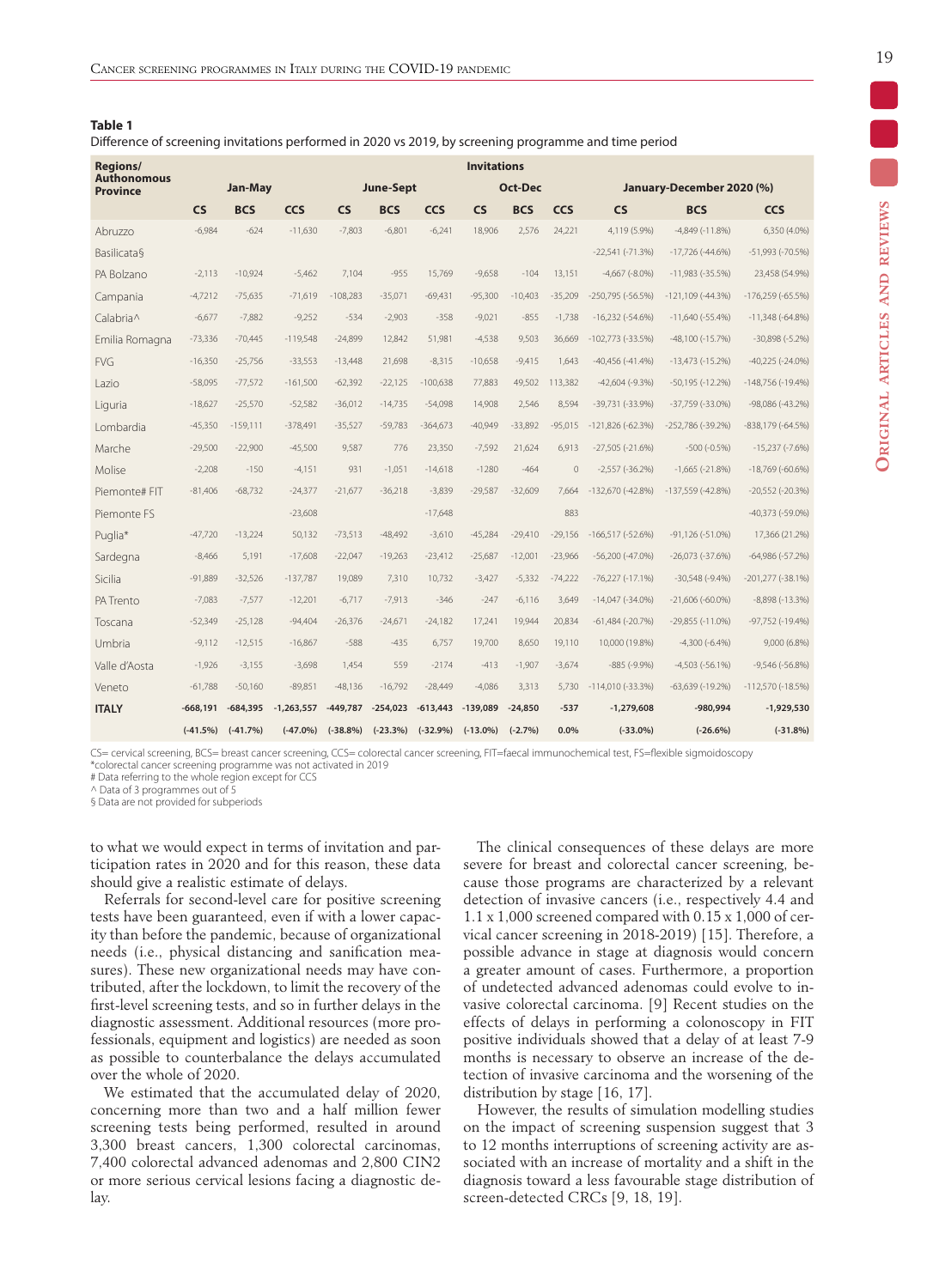ORIGINAL ARTICLES AND REVIEWS **Original articles and reviews**

**Table 2**

|                      | j  |      |
|----------------------|----|------|
|                      |    |      |
|                      |    |      |
|                      |    |      |
|                      |    |      |
|                      |    |      |
|                      |    |      |
|                      |    |      |
|                      |    |      |
|                      | ٔ, |      |
|                      |    |      |
|                      |    |      |
|                      |    |      |
|                      |    |      |
|                      |    |      |
|                      |    |      |
|                      |    |      |
|                      |    | j    |
|                      |    |      |
|                      |    |      |
|                      |    |      |
|                      |    |      |
|                      |    |      |
|                      |    |      |
|                      |    |      |
|                      |    |      |
|                      |    |      |
| $\ddot{\phantom{a}}$ |    |      |
|                      |    |      |
|                      |    |      |
|                      |    |      |
|                      |    |      |
|                      |    | <br> |
|                      |    |      |
|                      |    |      |
|                      |    | ļ    |
| i                    |    | Į    |
|                      |    |      |
|                      |    |      |
|                      |    |      |
|                      |    |      |
|                      |    |      |
|                      |    |      |
|                      |    |      |
|                      |    |      |
|                      |    |      |
|                      |    |      |
|                      |    |      |
|                      |    |      |
|                      |    | ١    |
|                      |    |      |
|                      |    |      |
|                      |    |      |
|                      |    | 1    |
|                      |    |      |
|                      |    |      |
|                      |    |      |
|                      |    |      |
|                      | í  |      |
|                      |    |      |
|                      |    |      |
|                      |    |      |
| i                    | Ĕ  |      |

| Regions/                |           |         |            |         |            |                                   |            |                        |                  |                   |            | <b>Tests performed</b> |            |         |            |               |            |               |           |               |                       |         |                |         |
|-------------------------|-----------|---------|------------|---------|------------|-----------------------------------|------------|------------------------|------------------|-------------------|------------|------------------------|------------|---------|------------|---------------|------------|---------------|-----------|---------------|-----------------------|---------|----------------|---------|
| Authonomous<br>Province |           |         |            | Jan-May |            |                                   |            |                        | <b>June-Sept</b> |                   |            |                        |            |         | Oct-Dic    |               |            |               |           |               | January-December 2020 |         |                |         |
|                         | უ         | ℅       | <b>BCS</b> | ಸಿ      | ပ္ပ        | ್ಗೆ                               | უ          | ್ಗೆ                    | <b>BCS</b>       | ℅                 | ပ္ပ        | ್ಗೆ                    | ပ္ပ        | ಸಿ      | <b>BCS</b> | $\frac{6}{2}$ | ပ္ပ        | ಸಿ            | ပ္ပ       | ಸಿ            | <b>BCS</b>            | ℅       | <b>SCS</b>     | ಸಿ      |
| <b>Abruzzo</b>          | 4,779     | $-48.9$ | $-6,030$   | $-52.9$ | $-5,264$   | $-39.6$                           |            | $-44.2$<br>5,070       | $-7,066$         | $-57.2$           | $-251$     | $-1.5$                 | $-1,809$   | $-20.8$ | $-6,451$   | $-48.6$       | $-2,313$   | Z.<br>$-21$ . | 11,658    | $-38.9$       | $-19,547$             | -52.8   | $-7,828$       | $-19.3$ |
| <b>Basilicata§</b>      |           |         |            |         |            |                                   |            |                        |                  |                   |            |                        |            |         |            |               |            |               | $-13,264$ | $-74.0$       | $-12,520$             | 43.2    | $-16,017$      | $-67.9$ |
| PA Bolzano              | $-1,188$  | $-72.4$ | $-4,832$   | $-53.6$ | $-2,761$   | $-53.5$                           |            | $\overline{41}$<br>144 | 1,417            | 35.7              | $-2,954$   | $-23.3$                | $-407$     | $-2.4$  | $-4,074$   | $-46.6$       | 629        | 14.2          | $-1,451$  | $-6.5$        | $-7,489$              | $-34.5$ | $-5,086$       | $-22.8$ |
| Campania                | $-19,488$ | $-58.7$ | $-23,311$  | $-60.8$ | $-15,622$  | -54.1                             |            | $-39.4$<br>8,270       | 2,681            | 21.2              | $-22,202$  | $-90.6$                | $-24,160$  | $-75.4$ | $-20,133$  | $-93.1$       | $-22,571$  | -96.3         | -51,918   | -60.2         | $-40,763$             | -56.1   | $-60,395$      | $-78.6$ |
| Calabria ^              | $-3,536$  | $-75.2$ | $-3,670$   | $-71.2$ | $-1,224$   | -88.8                             |            | 319.0<br>1,901         |                  | $-42.5$<br>-597   | $-1,156$   | -99.9                  | $-2,288$   | $-76.2$ | $-1,191$   | -57.7         | $-1,477$   | $-78.0$       | $-3,923$  | 47.3          | $-5,458$              | 63.3    | $-3,857$       | $-87.1$ |
| Emilia Romagna          | $-51,854$ | $-62.9$ | $-49,527$  | $-49.1$ | $-71,363$  | $-53.1$                           | $-20,658$  | $-33.5$                | 6,364            | 12.1              | 12,308     | 16.7                   | 3,541      | 9.5     | 7,311      | 12.0          | 21,514     | 31.1          | $-68,971$ | $-38.0$       | $-35,852$             | $-16.7$ | $-37,541$      | $-13.5$ |
| <b>SYE</b>              | $-11,419$ | $-42.5$ | $-15,144$  | $-53.6$ | $-15,584$  | $-38.6$                           |            | $-35.0$<br>$-5,650$    | 7,103            | 51.4              | $-7,282$   | $-24.0$                | $-6,164$   | $-35.0$ | $-1,987$   | $-11.9$       | -998       | $-3.7$        | $-23,233$ | $-38.3$       | $-10,028$             | $-17.1$ | $-23,864$      | $-24.5$ |
| Lazio                   | $-30,024$ | $-56.5$ | $-48,910$  | $-65.8$ | $-64,367$  | $-72.0$                           | $-12,339$  | -44.5                  | $-8,103$         | $-20.9$           | $-46,914$  | $-62.4$                | $-21,113$  | $-47.7$ | $-21,986$  | $-37.1$       | $-17,387$  | -39.7         | $-63,476$ | $-50.7$       | $-78,999$             | 45.9    | $-128,668$     | $-61.7$ |
| Liguria                 | $-11,232$ | $-60.5$ | $-16,531$  | $-58.9$ | $-18,995$  | $-61.1$                           |            | $-78.4$<br>$-7,568$    | $-8,419$         | $-54.9$           | $-20,157$  | $-84.2$                | $-2,260$   | $-26.4$ | $-13,462$  | $-53.9$       | $-11,108$  | -64.0         | $-21,060$ | $-57.3$       | $-38,412$             | $-56.2$ | $-50,260$      | $-69.4$ |
| Lombardia               | $-21,275$ | $-62.5$ | $-93,399$  | $-61.5$ | $-181,441$ | -68.6                             | $-17,720$  | $-80.6$                | $-59,195$        | $-47.0$           | $-190,358$ | $-91.3$                | $-26,528$  | $-78.1$ | $-23,926$  | $-24.9$       | $-64,210$  | -54.8         | $-65,524$ | $-72.8$       | $-176,520$            | 47.2    | $-436,009$     | $-73.9$ |
| Marche                  | $-12,700$ | $-55.0$ | $-10,900$  | $-51.9$ | $-16,200$  | -55.5                             |            | $-25.2$<br>$-4,133$    | $-7,192$         | $-40.4$           | 4,285      | 22.7                   | $-9,144$   | $-33.9$ | $-2,334$   | $-13.6$       | $-2,215$   | $-11.2$       | $-25,977$ | $-39.1$       | $-20,426$             | $-36.5$ | $-14,130$      | $-20.8$ |
| Molise                  | $-667$    | $-42.6$ | $-1,420$   | $-50.1$ | 1,381      | 66.1                              |            | 17.6<br>141            |                  | $-21.5$<br>$-375$ | $-6,517$   | $-1000$                | $-360$     | $-43.7$ | $-1,0.77$  | -44.7         | $\circ$    | $\frac{0}{2}$ | -886      | $-27.8$       | $-2,872$              | $-41.1$ | $-5,136$       | $-59.7$ |
| Piemonte#FIT            | $-38,845$ | $-55.4$ | $-40,160$  | $-52.9$ | $-15,954$  | -53.7                             | $-26,622$  | $-58.5$                | $-21,774$        | $-41.0$           | $-13,566$  | $-57.4$                | $-23,273$  | $-53.0$ | $-17,963$  | $-36.9$       | $-4,367$   | $-24.0$       | $-88,740$ | -55.6         | $-79,897$             | 45.0    | $-33,887$      | $-47.4$ |
| Piemonte FS             |           |         |            |         | $-4,624$   | -60.8                             |            |                        |                  |                   | $-4,646$   | $-77.9$                |            |         |            |               | $-2,488$   | $-75.7$       |           |               |                       |         | $-11,758$      | $-69.8$ |
| Puglia*                 | $-21,680$ | $-50.6$ | $-18,906$  | $-50.6$ | 7,700      | $\widehat{\boldsymbol{\epsilon}}$ | $-20,179$  | $-62.4$                | $-16,829$        | $-59.4$           | $-188$     | $-19.1$                | $-3,997$   | $-22.0$ | $-9,098$   | $-34.6$       | $-7,344$   | 49.0          | $-45,856$ | 49,1          | $-44,833$             | 48.7    | 168            | $\Box$  |
| Sardegna                | $-8,502$  | $-45.1$ | $-5,754$   | $-45.3$ | $-7,308$   | $-56.0$                           |            | $-50.1$<br>$-6,735$    | $-7,508$         | $-69.5$           | $-9,177$   | $-80.1$                | $-7,399$   | -53.6   | $-5,211$   | -53.5         | $-6,647$   | $-71.0$       | $-22,636$ | $-49.1$       | $-18,473$             | -55.6   | $-23,132$      | $-676$  |
| Sicilia                 | $-27,883$ | $-63.1$ | $-22,921$  | -55.7   | $-6,982$   | 43.3                              |            | $-11.3$<br>$-2,806$    | $-10,681$        | $-35.9$           | $-20,342$  | $-52.1$                | $-15,112$  | $-45.3$ | $-13,186$  | $-39.7$       | $-26,452$  | $-80.1$       | $-45,801$ | 44.8          | $-46,788$             | 44.9    | $-53,776$      | $-61.0$ |
| PA Trento               | $-5,985$  | $-50.5$ | $-5,979$   | $-50.8$ | $-6,716$   | 45.7                              |            | $-23.9$<br>$-1,945$    | $-6,071$         | $-72.1$           | 1,277      | 24.9                   | $-1,693$   | $-21.0$ | $-4,051$   | $-60.7$       | $-1,743$   | $-12.1$       | $-9,623$  | $-34.3$       | $-16,101$             | -59.9   | $-7,182$       | $-21.0$ |
| Toscana                 | $-31,309$ | $-45.0$ | $-31,996$  | $-40.3$ | $-66,393$  | -57.6                             | $-12,328$  | $-25.0$                | $-5,951$         | $-12.0$           | $-16,921$  | $-27.5$                | 9,336      | 22.5    | 2,804      | $6.0$         | -993       | $-1.8$        | $-34,301$ | $-21.4$       | $-35,143$             | $-20.0$ | $-84,307$      | $-36.2$ |
| Umbria                  | $-8,013$  | $-48.2$ | $-12,053$  | $-53.4$ | $-6,689$   | $-32.6$                           |            | $-3.5$<br>$-387$       | $-1,277$         | $-10.0$           | $-3,581$   | $-16.4$                | 9,100      | 78.4    | 8,830      | 61.4          | 10,170     | 69.6          | 700       | $\frac{8}{1}$ | $-4,500$              | $-9.1$  | $-100$         | $-0.2$  |
| Valle d'Aosta           | $-1,551$  | $-54.9$ | $-2,001$   | $-48.9$ | $-2,240$   | 43.4                              |            | 28.1<br>570            |                  | 229.7<br>147      | $-3,617$   | $-1000$                | $-585$     | $-33.1$ | $-1,265$   | $-67.5$       | $-2,839$   | $-100.0$      | $-1,566$  | $-23.7$       | $-3,119$              | $-51.8$ | $-8,696$       | $-74.8$ |
| Veneto                  | $-42,735$ | $-56.5$ | $-41,181$  | $-44.7$ | $-100,018$ | $-55.1$                           | $-22,006$  | $-39.4$                | $-6,212$         | $-9.8$            | $-836$     | $-0.7$                 | $-5,837$   | $-123$  | $-6,746$   | $-11.3$       | 1,901      | $\geq 1$      | $-70,578$ | $-39.5$       | $-54,139$             | $-25.1$ | $-98,953$      | $-25.6$ |
| <b>ITALY</b>            | -354,665  | -55.3   | $-454,625$ | $-53.6$ | -600,664   | $-57.6$                           | $-171,660$ | $-39.6$                | $-149,538$       | $-27.1$           | $-352,795$ | $-45.3$                | $-130,152$ | $-28.9$ | $-135,196$ | $-23.7$       | $-140,938$ | $-23.8$       | -669,742  | $-43.4$       | -751,879              | $-37.6$ | $-1, 110, 414$ | $-45.5$ |
|                         |           |         |            |         | i          |                                   |            |                        |                  |                   |            |                        |            |         |            |               |            |               |           |               |                       |         |                |         |

*Francesca Battisti, Patrizia Falini, Giuseppe Gorini et al.*

\*colorectal cancer screening programme was not activated in 2019

# Data referring to the whole region except for CCS

^ Data of 3 programmes out of 5

§ Data are not provided for subperiods

**.**<br>.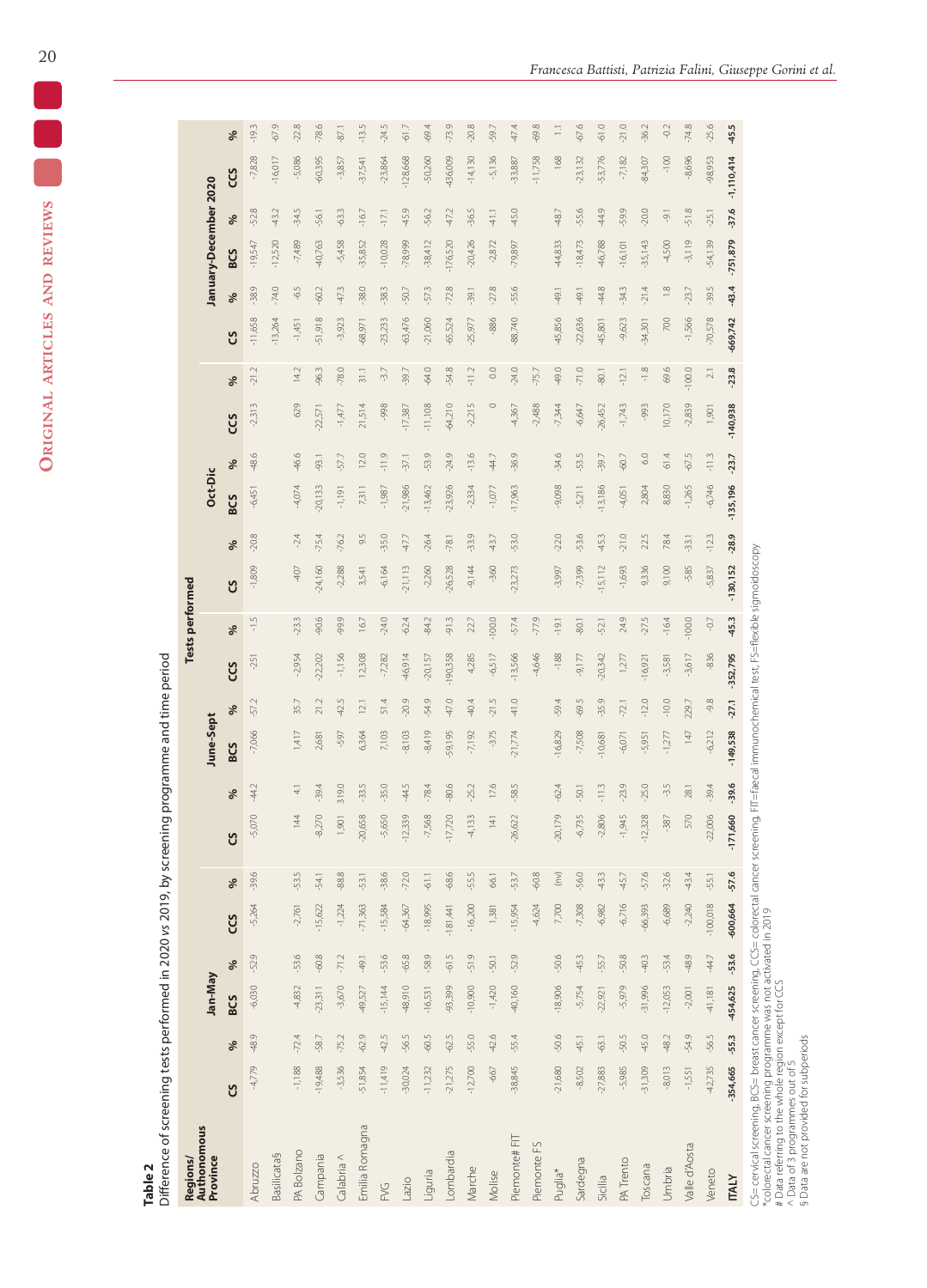Standard months of delay in 2020, by screening programme and time period

| <b>Regions/</b>                |             | <b>Cervical cancer screening</b> |                    |                    |                    |             | <b>Breast cancer screening</b> |                    |             | <b>Colorectal cancer screening</b> |                    |                    |
|--------------------------------|-------------|----------------------------------|--------------------|--------------------|--------------------|-------------|--------------------------------|--------------------|-------------|------------------------------------|--------------------|--------------------|
| <b>Authonomous</b><br>province | Jan-<br>May | Jun-<br>Sep                      | Oct-<br><b>Dic</b> | Jan-<br><b>Dic</b> | Jan-<br><b>May</b> | Jun-<br>Sep | Oct-<br><b>Dic</b>             | Jan-<br><b>Dic</b> | Jan-<br>May | Jun-<br>Sep                        | Oct-<br><b>Dic</b> | Jan-<br><b>Dic</b> |
| Abruzzo                        | $-1.9$      | $-2.0$                           | $-0.7$             | $-4.7$             | $-2.0$             | $-2.3$      | $-2.1$                         | $-6.3$             | $-1.6$      | $-0.1$                             | $-0.7$             | $-2.3$             |
| <b>Basilicata</b> §            |             |                                  |                    | $-8.9$             |                    |             |                                | $-5.2$             |             |                                    |                    | $-8.1$             |
| PA Bolzano                     | $-0.6$      | 0.1                              | $-0.2$             | $-0.8$             | $-2.7$             | 0.8         | $-2.3$                         | $-4.1$             | $-1.5$      | $-1.6$                             | 0.3                | $-2.7$             |
| Campania                       | $-2.7$      | $-1.2$                           | $-3.4$             | $-7.2$             | $-3.9$             | 0.4         | $-3.3$                         | $-6.7$             | $-2.4$      | $-3.5$                             | $-3.5$             | $-9.4$             |
| Calabria^                      | $-5.1$      | 2.7                              | $-3.3$             | $-5.7$             | $-5.1$             | $-0.8$      | $-1.7$                         | $-7.6$             | $-3.3$      | $-3.1$                             | $-4.0$             | $-10.5$            |
| Emilia Romagna                 | $-3.4$      | $-1.4$                           | 0.2                | $-4.6$             | $-2.8$             | 0.4         | 0.4                            | $-2.0$             | $-3.1$      | 0.5                                | 0.9                | $-1.6$             |
| <b>FVG</b>                     | $-2.3$      | $-1.1$                           | $-1.2$             | $-4.6$             | $-3.1$             | 1.5         | $-0.4$                         | $-2.0$             | $-1.9$      | $-0.9$                             | $-0.1$             | $-2.9$             |
| Lazio                          | $-2.9$      | $-1.2$                           | $-2.0$             | $-6.1$             | $-3.4$             | $-0.6$      | $-1.5$                         | $-5.5$             | $-3.7$      | $-2.7$                             | $-1.0$             | $-7.4$             |
| Liguria                        | $-3.7$      | $-2.5$                           | $-0.7$             | $-6.9$             | $-2.9$             | $-1.5$      | $-2.4$                         | $-6.7$             | $-3.1$      | $-3.3$                             | $-1.8$             | $-8.3$             |
| Lombardia                      | $-2.8$      | $-2.4$                           | $-3.5$             | $-8.7$             | $-3$               | $-1.9$      | $-0.8$                         | $-5.7$             | $-3.7$      | $-3.9$                             | $-1.3$             | $-8.9$             |
| Marche                         | $-2.3$      | $-0.7$                           | $-1.6$             | $-4.7$             | $-2.3$             | $-1.5$      | $-0.5$                         | $-4.4$             | $-2.9$      | 0.8                                | $-0.4$             | $-2.5$             |
| Molise                         | $-2.5$      | 0.5                              | $-1.4$             | $-3.3$             | $-2.4$             | $-0.6$      | $-1.8$                         | $-4.9$             | 1.9         | $-9.1$                             | 0.0                | $-7.2$             |
| Piemonte# FIT                  | $-2.9$      | $-2.0$                           | $-1.8$             | $-6.7$             | $-2.7$             | $-1.5$      | $-1.2$                         | $-5.4$             | $-2.7$      | $-2.3$                             | $-0.7$             | $-5.7$             |
| Piemonte FS                    |             |                                  |                    |                    |                    |             |                                |                    | $-3.3$      | $-3.3$                             | $-1.8$             | $-8.4$             |
| Puglia*                        | $-2.8$      | $-2.6$                           | $-0.5$             | $-5.9$             | $-2.5$             | $-2.2$      | $-1.2$                         | $-5.8$             |             |                                    |                    |                    |
| Sardegna                       | $-2.2$      | $-1.8$                           | $-1.9$             | $-5.9$             | $-2.1$             | $-2.7$      | $-1.9$                         | $-6.7$             | $-2.6$      | $-3.2$                             | $-2.3$             | $-8.1$             |
| Sicilia                        | $-3.3$      | $-0.3$                           | $-1.8$             | $-5.4$             | $-2.6$             | $-1.2$      | $-1.5$                         | $-5.4$             | $-0.9$      | $-2.8$                             | $-3.6$             | $-7.3$             |
| PA Trento                      | $-2.6$      | $-0.8$                           | $-0.7$             | $-4.1$             | $-2.7$             | $-2.7$      | $-1.8$                         | $-7.2$             | $-2.4$      | 0.4                                | $-0.6$             | $-2.5$             |
| Toscana                        | $-2.3$      | $-0.9$                           | 0.7                | $-2.6$             | $-2.2$             | $-0.4$      | 0.2                            | $-2.4$             | $-3.4$      | $-0.9$                             | $-0.1$             | $-4.3$             |
| Umbria                         | $-2.4$      | $-0.1$                           | 2.8                | 0.2                | $-2.9$             | $-0.3$      | 2.1                            | $-1.1$             | $-1.4$      | $-0.8$                             | 2.1                | 0.0                |
| Valle d'Aosta                  | $-2.8$      | 1.0                              | $-1.1$             | $-2.8$             | $-4$               | 0.3         | $-2.5$                         | $-6.2$             | $-2.3$      | $-3.7$                             | $-2.9$             | $-9.0$             |
| Veneto                         | $-2.9$      | $-1.5$                           | $-0.4$             | $-4.7$             | $-2.3$             | $-0.3$      | $-0.4$                         | $-3$               | $-3.1$      | $\mathbf{0}$                       | 0.1                | $-3.1$             |
| <b>ITALIA</b>                  | $-2.8$      | $-1.3$                           | $-1.0$             | $-5.2$             | $-2.8$             | $-0.9$      | $-0.8$                         | $-4.5$             | $-3.0$      | $-1.8$                             | $-0.7$             | $-5.5$             |

CS= cervical screening, BCS= breast cancer screening, CCS= colorectal cancer screening, FIT=faecal immunochemical test, FS=flexible sigmoidoscopy. \*colorectal cancer screening programme was not activated in 2019

# Data referring to the whole region except for CCS

Data of 3 programmes out of 5

§ Data are not provided for subperiods

Similar results have been reported from modelling studies on breast cancer mortality and stage shift, as a result of delayed diagnosis following screening suspension [8, 19]. For cervical lesions, consequences could be less severe because this screening aims at identifying pre-neoplastic lesions with a natural history characterized by a slow progression and sometimes a possible regression [20]. If a CIN 3 lesion is detected instead of a CIN 2, the standard treatment is not more invasive and the prognosis is similar. Anyway, a more accurate estimate of the impact of the lockdown on cancer screening will be possible by comparing the stage at diagnosis of cancers detected in 2020 with the ones detected in the previous years.

Modelling studies are also showing that the impact of screening suspension is related to some factors: the duration of the suspension, the participation rate during the recovery period, and the catch-up strategy adopted by the screening center. An immediate catch-up of all delayed invitations would minimize the negative impact of the suspension. However, the observed trend in the recovery progression suggests that such an option is unlikely to be feasible in every setting. Recovery strategies based on the adoption of priority criteria may, however, mitigate the negative effects of the screening suspension [8, 9, 11, 12, 19]. As an example, the approach of the Dutch breast cancer screening program to first invite those women who were not able to previously attend due to the suspension, might explain the unobserved shift towards a higher tumor stage at diagnosis. Nevertheless, a decreased incidence of screen-detected tumors was reported [21]. To allow directing limited resources to people who may benefit the most, the screening centers should adopt risk-based approaches to screening, following frameworks established before the pandemic, or adopting the expected Positive Predictive Value of the test as a priority criterion for the invitation. At the same time, the screening interval for lower-risk subjects should be extended. The implementation of these strategies may ensure equity of access to screening.

Low participation is still limiting the impact of the recovery strategies. Following the lockdown, in Italy as in other countries, patients were frightened, especially those with comorbidities, and sometimes they try to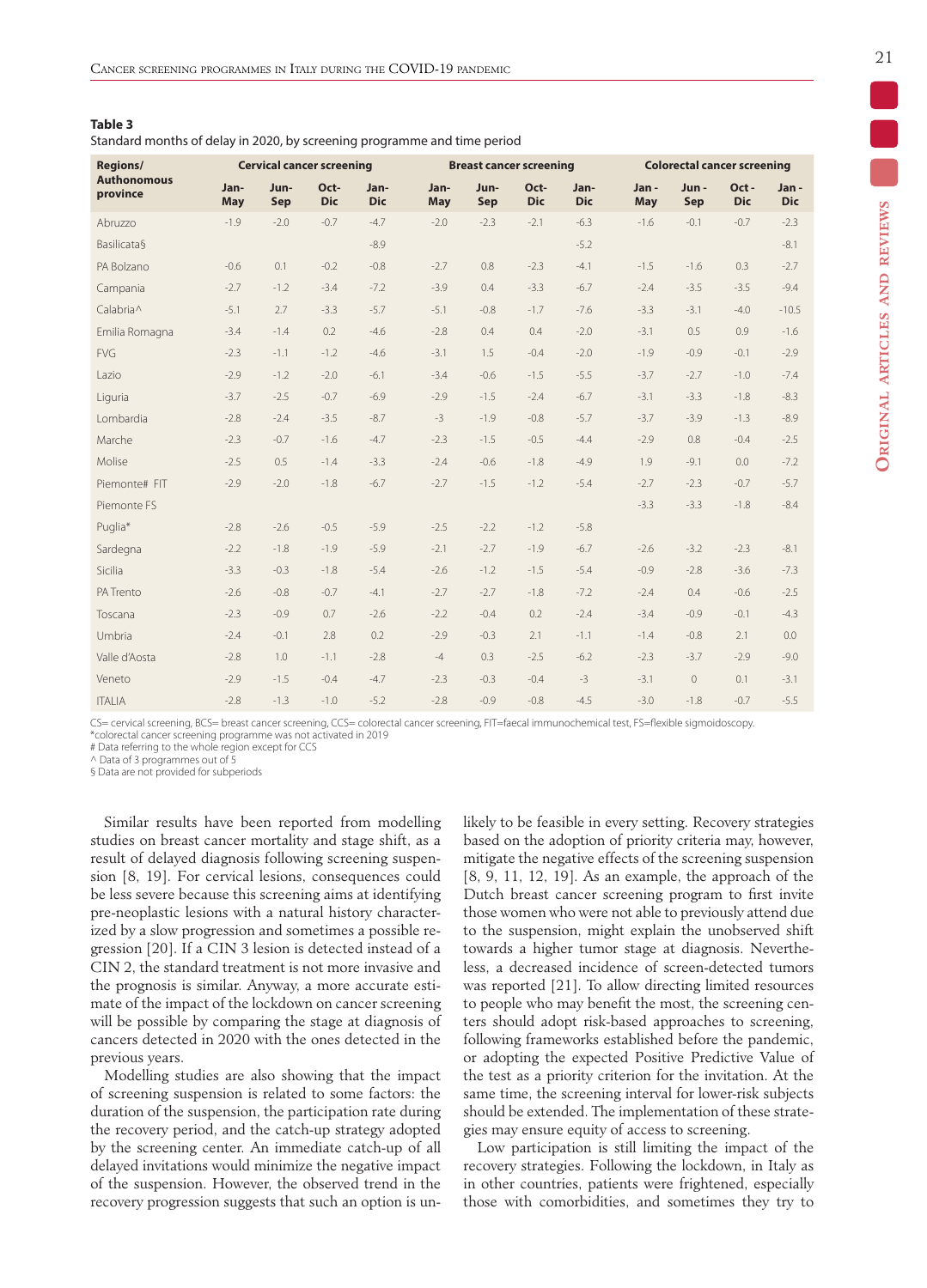## **Table 4**

Quantitative estimate of lesions that may face a diagnostic delay due to the screening interruption by screening programme, 2020 *vs* 2019

| Regions/                              |                                                   | <b>Cervical cancer screening</b>                                  |                                                   |                                                   | <b>Breast cancer screening</b>                                    |                                                          |                                                   |                                                                       | <b>Colorectal cancer screening</b>                                     |                                                                      |                                                                       |
|---------------------------------------|---------------------------------------------------|-------------------------------------------------------------------|---------------------------------------------------|---------------------------------------------------|-------------------------------------------------------------------|----------------------------------------------------------|---------------------------------------------------|-----------------------------------------------------------------------|------------------------------------------------------------------------|----------------------------------------------------------------------|-----------------------------------------------------------------------|
| <b>Authonomous</b><br><b>Province</b> | Gap of<br>screening<br>test in<br>2020 vs<br>2019 | <b>Detection</b><br>Rate of<br>$CIN2+$<br>(per 1000)<br>screened) | Missed<br>diagnosis<br>$of$ $CIN2+$<br>(estimate) | Gap of<br>screening<br>test in<br>2020 vs<br>2019 | Detection<br>Rate of<br>breast<br>cancer<br>(x 1000)<br>screened) | Missed<br>diagnosis<br>of breast<br>cancer<br>(estimate) | Gap of<br>screening<br>test in<br>2020 vs<br>2019 | Detection<br>Rate of<br>colorectal<br>cancer<br>(x 1000)<br>screened) | Missed<br>diagnosis<br>$\circ$ f<br>colorectal<br>cancer<br>(estimate) | Detection<br>Rate of<br>Advanced<br>adenoma<br>(x 1000)<br>screened) | Missed<br>diagnosis<br>$\circ$ f<br>advanced<br>adenoma<br>(estimate) |
| Abruzzo                               | $-11,658$                                         | 5.7                                                               | $-66$                                             | $-19.547$                                         | 4.5                                                               | $-88$                                                    | $-7.828$                                          | 3                                                                     | $-23$                                                                  | 11.8                                                                 | $-92$                                                                 |
| <b>Basilicata</b> §                   | $-13,264$                                         | 1.8                                                               | $-24$                                             | $-12,520$                                         | 4.1                                                               | $-51$                                                    | $-16,017$                                         | 1.1                                                                   | $-18$                                                                  | 1.2                                                                  | $-19$                                                                 |
| PA Bolzano                            | $-1,451$                                          | <b>NA</b>                                                         |                                                   | $-7,489$                                          | 4.8                                                               | $-36$                                                    | $-5,086$                                          | 1.1                                                                   | $-6$                                                                   | 4.3                                                                  | $-22$                                                                 |
| Campania                              | $-51,918$                                         | $\overline{2}$                                                    | $-104$                                            | $-40,763$                                         | 2.9                                                               | $-118$                                                   | $-60,395$                                         | 1.6                                                                   | $-97$                                                                  | 4.5                                                                  | $-272$                                                                |
| Calabria ^                            | $-12,383$                                         | 10                                                                | $-39$                                             | $-5,458$                                          | $\overline{4}$                                                    | $-22$                                                    | $-3,857$                                          | 3.1                                                                   | $-12$                                                                  | 3.4                                                                  | $-13$                                                                 |
| Emilia Romagna                        | $-68,971$                                         | 5.2                                                               | $-362$                                            | $-35,852$                                         | 5.5                                                               | $-197$                                                   | $-37,541$                                         | 0.9                                                                   | $-34$                                                                  | 7.6                                                                  | $-285$                                                                |
| <b>FVG</b>                            | $-23,233$                                         | 4.9                                                               | $-114$                                            | $-10,028$                                         | 5.7                                                               | $-57$                                                    | $-23,864$                                         | $\overline{1}$                                                        | $-24$                                                                  | 4.2                                                                  | $-100$                                                                |
| Lazio                                 | $-63,476$                                         | 4.4                                                               | $-278$                                            | $-78,999$                                         | 4.2                                                               | $-332$                                                   | $-128,668$                                        | 1.9                                                                   | $-244$                                                                 | 10.4                                                                 | $-1,338$                                                              |
| Liguria                               | $-21,060$                                         | 5.4                                                               | $-114$                                            | $-38,412$                                         | 3.1                                                               | $-119$                                                   | $-50,260$                                         | 0.8                                                                   | $-40$                                                                  | 4.4                                                                  | $-221$                                                                |
| Lombardia                             | $-65524$                                          | 3.8                                                               | $-250$                                            | $-176,520$                                        | 4.4                                                               | $-777$                                                   | $-436.009$                                        | 0.9                                                                   | $-392$                                                                 | 4.9                                                                  | $-2.136$                                                              |
| Marche                                | $-25,977$                                         | 2.8                                                               | $-73$                                             | $-20,426$                                         | $\overline{4}$                                                    | $-82$                                                    | $-14,130$                                         | 1.1                                                                   | $-16$                                                                  | 6.8                                                                  | $-96$                                                                 |
| Molise                                | $-886$                                            | 1.0                                                               | $-1$                                              | $-2.872$                                          | 3.5                                                               | $-10$                                                    | $-5.136$                                          | 1.7                                                                   | $-9$                                                                   | 5.6                                                                  | $-29$                                                                 |
| Piemonte# FIT                         | $-88,740$                                         | 6.4                                                               | $-568$                                            | $-79,897$                                         | 5.5                                                               | $-439$                                                   | $-33,887$                                         | 1.7                                                                   | $-58$                                                                  | 12.2                                                                 | $-413$                                                                |
| Piemonte FS                           |                                                   |                                                                   |                                                   |                                                   |                                                                   |                                                          | $-11,758$                                         | 2.8                                                                   | $-33$                                                                  | 46.1                                                                 | $-542$                                                                |
| Puglia*                               | $-45.856$                                         | 0.4                                                               | $-18$                                             | $-44.833$                                         | 4.3                                                               | $-193$                                                   |                                                   |                                                                       |                                                                        |                                                                      |                                                                       |
| Sardegna                              | $-22,636$                                         | 5.1                                                               | $-116$                                            | $-18,473$                                         | 3.3                                                               | $-61$                                                    | $-23,132$                                         | 2.1                                                                   | $-49$                                                                  | 6                                                                    | $-139$                                                                |
| Sicilia                               | $-45,801$                                         | 1.8                                                               | $-84$                                             | $-46,788$                                         | $\overline{3}$                                                    | $-140$                                                   | $-53,776$                                         | 1.1                                                                   | $-59$                                                                  | 5.7                                                                  | $-307$                                                                |
| PA Trento                             | $-9,623$                                          | 5.2                                                               | $-50$                                             | $-16,101$                                         | 6                                                                 | $-97$                                                    | $-7,182$                                          | $\overline{1}$                                                        | $-7$                                                                   | 7.4                                                                  | $-53$                                                                 |
| Toscana                               | $-34,301$                                         | 6.4                                                               | $-220$                                            | $-35,143$                                         | 5.2                                                               | $-183$                                                   | $-84,307$                                         | 0.9                                                                   | $-76$                                                                  | 5.6                                                                  | $-472$                                                                |
| Umbria                                | $-700$                                            | 12.3                                                              | 9                                                 | $-4,500$                                          | 3.4                                                               | $-15$                                                    | $-100$                                            | 0.6                                                                   | $\circ$                                                                | 5.8                                                                  | $-1$                                                                  |
| Valle d'Aosta                         | $-1,566$                                          | $\overline{3}$                                                    | $-5$                                              | $-3,119$                                          | 4.5                                                               | $-14$                                                    | $-8,696$                                          | 0.5                                                                   | $-4$                                                                   | 6                                                                    | $-52$                                                                 |
| Veneto                                | $-70,578$                                         | 4.3                                                               | $-307$                                            | $-54.139$                                         | 5.4                                                               | $-292$                                                   | $-98,953$                                         |                                                                       | $-99$                                                                  | 8.8                                                                  | $-871$                                                                |
| <b>ITALY</b>                          | $-669742$                                         | 4.5                                                               | $-2.782$                                          | $-751.879$                                        | 4.7                                                               |                                                          | $-3.324 -1.110.582$                               | 1.1                                                                   | $-1.299$                                                               | 6.7                                                                  | $-7,474$                                                              |

CS= cervical screening, BCS= breast cancer screening, CCS= colorectal cancer screening, FIT=faecal immunochemical test, FS=flexible sigmoidoscopy. \*colorectal cancer screening programme was not activated in 2019

# Data referring to the whole region except for CCS

^ Data of 3 programmes out of 5

§ Data are not provided for subperiods

NA: not available

avoid healthcare settings that they perceived as at high risk of infection. Studies showed that even severe symptomatic patients avoided searching for medical assistance in emergency departments [22, 23]. Our results confirm that the attitude of the invited population to attend screening invitations was lower than before the pandemic, with a reduction in participation of 15% for cervical, 15% for breast and 20% for colorectal cancer screening. A decrease in screening uptake is not reported everywhere: the Scottish experience shows that pandemic represented an opportunity to transform and renew screening services with a robust recovery plan and a clear practical implementation of the restart. Such an approach led to greater participation levels than in previous years for breast, colorectal, and cervical screening [24]. It will therefore be of the utmost importance to develop communication strategies suitable for promoting participation during this emergency, as well as to pursue new possible organizational features, such as postal delivery of self-sampling devices for HPV test or FIT test [14]. These measures will be of particular relevance also to counterbalance the possible search of opportunistic screening, not adequately monitored, and to prevent inequity issues that may arise from this tendency.

#### **CONCLUSIONS**

Although organized screening restarted after the 2020 lockdown, delays have not been recovered yet. For this reason, 3,324 breast cancers, 1,299 colorectal cancers and 7,474 colorectal advanced adenomas, and 2,782 CIN2 or more severe cervical lesions may have potentially missed an early diagnosis in Italy in 2020. Effective recovery strategies would involve the adoption of explicit priority criteria, the implementation of well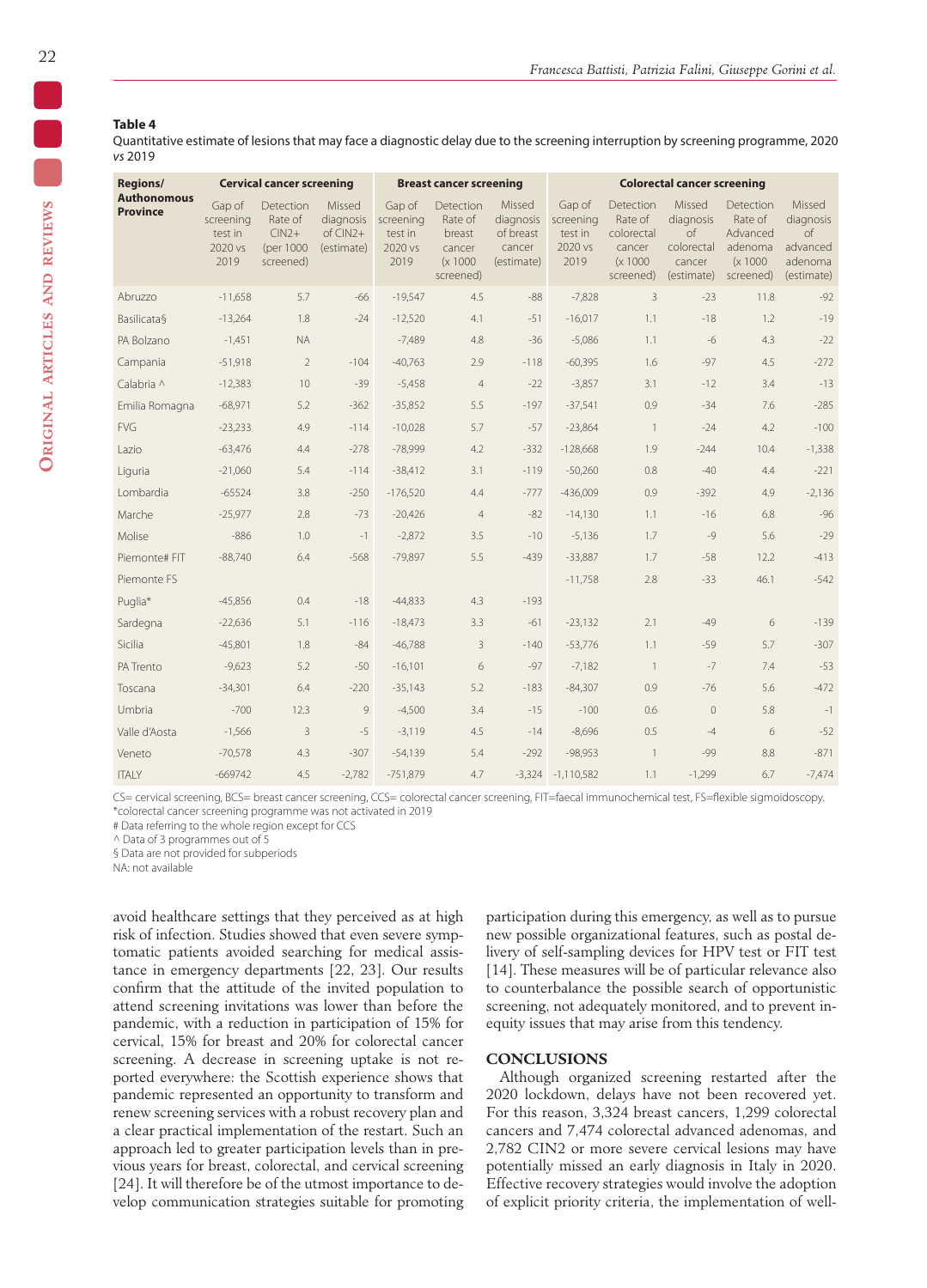designed communication strategies to promote participation, and the allocation of the necessary resources to ensure the implementation of the recovery plans and the sustainability of the programme activities over time.

#### *Acknowledgements*

The Authors wish to thank all the regional screening coordinators for providing regional data: Manuela di Giacomo (Abruzzo), Teresa Landro, Anna Giorno, Annalisa Spinelli (Calabria), Angelo D'Argenzio (Campania), Priscilla Sassoli de' Bianchi (Emilia Romagna), Giulio Menegazzi (Friuli Venezia Giulia), Diego Baiocchi (Lazio), Luigina Ada Bonelli (Liguria), Silvia Deandrea, Claudia Lobascio (Lombardia), Giuseppe Feliciangeli (Marche), Angelo Marcheggiani (Molise), Carlo Senore (Piemonte), Fabio Vittadello (Provincia Autonoma di Bolzano), William Mantovani (Provincia Autonoma di Trento), Nehludoff Albano (Puglia), Pierina Tanchis (Sardegna), Gabriella Dardanoni, Lucia Li Sacchi (Sicilia), Paola Mantellini (Toscana), Stefania Prandini (Umbria), Maurizio Castelli (Valle D'Aosta), Elena Narne (Veneto), Martina Rossi (Osservatorio nazionale screening). We thank Dr. Elisa Betti for the proofreading.

# **REFERENCES**

- 1. Decreto del Presidente del Consiglio dei Ministri, 12 gennaio 2017. Definizione e aggiornamento dei livelli essenziali di assistenza, di cui all'articolo 1, comma 7, del decreto legislativo 30 dicembre 1992, n. 502. Supplemento Ordinario alla Gazzetta Ufficiale n. 65, 18 marzo 2017.
- 2. Decreto del Presidente del Consiglio dei Ministri. Ulteriori disposizioni attuative del decreto-legge 23 febbraio 2020, n. 6, recante misure urgenti in materia di contenimento e gestione dell'emergenza epidemiologica da COVID-19, applicabili sull'intero territorio nazionale. Gazzetta Ufficiale Serie Generale n. 62, 9 marzo 2020.
- 3. Hamilton W. Cancer diagnostic delay in the COVID-19 era: what happens next? Lancet Oncol. 2020;21(8):1000- 2. doi: 10.1016/S1470-2045(20)30391-0
- 4. Ministero della Salute. Chiarimenti Rif. Linee di indirizzo per la rimodulazione dell'attività programmata differibile in corso di emergenza da COVID-19. Nota 8076 del 30 marzo 2020.
- 5. Sud A, Torr B, Jones ME et al. Effect of delays in the UK 2-week-wait cancer referral pathway during the CO-VID-19 pandemic on cancer survival: a modelling study. Lancet Oncol. 2020;21(8):1035-44. doi: 10.1016/S1470- 2045(20)30392-2
- 6. Maringe C, Spicer J, Morris M, et al. The impact of the COVID-19 pandemic on cancer deaths due to delays in diagnosis in England, UK: a national, population-based, modelling study. Lancet Oncol. 2020;21(8):1023-34. doi: 10.1016/S1470-2045(20)30388-0
- 7. Loveday C, Sud A, Jones ME, et al. Prioritisation by FIT to mitigate the impact of delays in the 2-week wait colorectal cancer referral pathway during the COVID-19 pandemic: a UK modelling study. Gut. 2021;70:1053-60.
- 8. Breast Screening Working Group (WG2) of the Covid-19 and Cancer Global Modelling Consortium, Figueroa JD, Gray E et al. The impact of the Covid-19 pandemic on breast cancer early detection and screening

## *Authors' contribution*

Mantellini P, Zappa M: conception and design, critical revision of the article for important intellectual content, final approval of the article; Battisti F: drafting of the article, critical revision of the article for important intellectual content, final approval of the article; Falini P, Gorini G: acquisition of the data, data analyses, critical revision of the article for important intellectual content, final approval of the article Armaroli P, Giubilato P, Zorzi M, Battagello J: data analyses, critical revision of the article for important intellectual content, final approval of the article; Sassoli de Bianchi P, Giorgi Rossi P, Senore C: critical revision of the article for important intellectual content, final approval of the article.

#### *Funding*

No external funding.

## *Conflict of interest statement*

All Authors declare that they have no conflict of interest.

*Received* on 4 October 2021. *Accepted* on 2 February 2022.

> Preventive Medicine. 2021;151:106585. doi: https://doi. org/10.1016/j.ypmed.2021.106585

- 9. de Jonge L, Worthington J, van Wifferen F et al. Impact of the COVID-19 pandemic on faecal immunochemical test-based colorectal cancer screening programmes in Australia, Canada, and the Netherlands: a comparative modelling study. Lancet Gastroenterol Hepatol. 2021;6(4):304-14. doi: 10.1016/S2468-1253(21)00003-0
- 10. Castanon A, Rebolj M, Pesola F, Sasieni P. Recovery strategies following COVID-19 disruption to cervical cancer screening and their impact on excess diagnoses. Br J Cancer. 2021;124(8):1361-5.
- 11. Osservatorio Nazionale Screening. I programmi regionali di screening oncologico in emergenza COVID-19: raccomandazioni ad interim dell'Osservatorio Nazionale Screening alle Regioni e Provincie Autonome. ISPRO. Available from: www.osservatorionazionalescreening.it/ sites/default/files/allegati/Indicazioni%20Ripartenza%20 ONS\_27-04%20%281%29.pdf.
- 12. Italian group for colorectal cancer screening (GISCoR). Raccomandazioni per il riavvio e recupero dell'attività di screening. Available from: www.giscor.it/Documenti/doc\_ giscor/recupero\_attivita\_CCR\_proposta\_GISCoR\_r2.pdf.
- 13. Mantellini P, Battisti F, Armaroli P et al. Oncological organized screening programmes in the COVID-19 era: an Italian survey on accrued delays, reboot velocity, and diagnostic delay estimates. Epidemiol Prev. 2020;44(Suppl. 2):344-52. doi: 10.19191/EP20.5-6.S2.136
- 14. Giorgi Rossi, P., Fortunato, C., Barbarino, P et al. Self-sampling to increase participation in cervical cancer screening: an RCT comparing home mailing, distribution in pharmacies, and recall letter. Br J Cancer. 2015;112:667-75. doi: https://doi.org/10.1038/ bjc.2015.11
- 15. Osservatorio Nazionale Screening. Rapporto 2019. IS-PRO; 2019. Available from: www.osservatorionazionalescreening.it/content/rapporto.